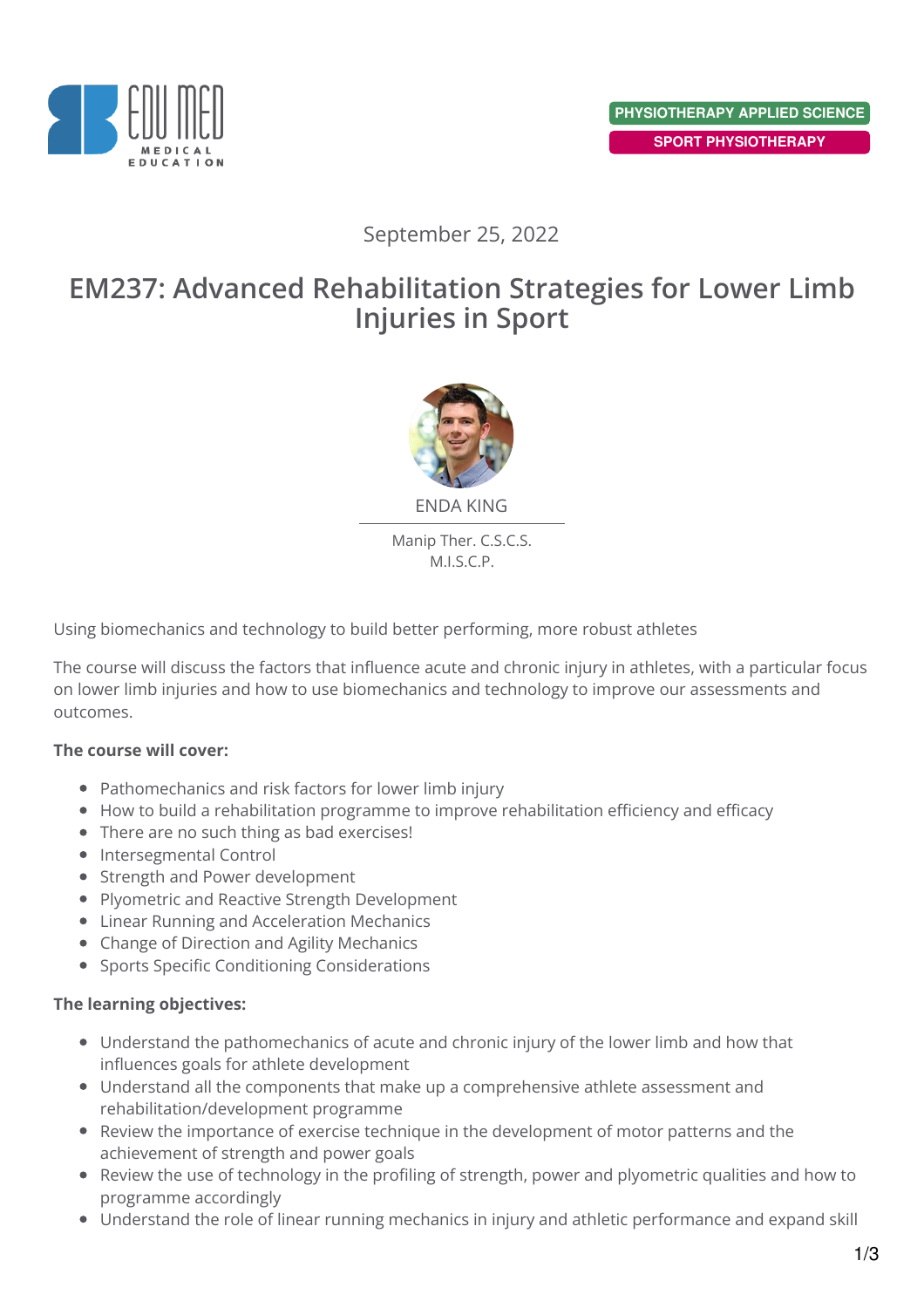

set to be able to identify and modify biomechanical deficits

- Understand the role of change of direction mechanics in injury and athletic performance and expand skill set to be able to identify and modify biomechanical deficits
- Review energy system re-development after injury and during rehabilitation. Review sports specific differences in re-conditioning to peak performance.



08.30 – 09.00 Registration and opening

09.00 – 11.00 Pathomechanics, risk factors for lower limb injury